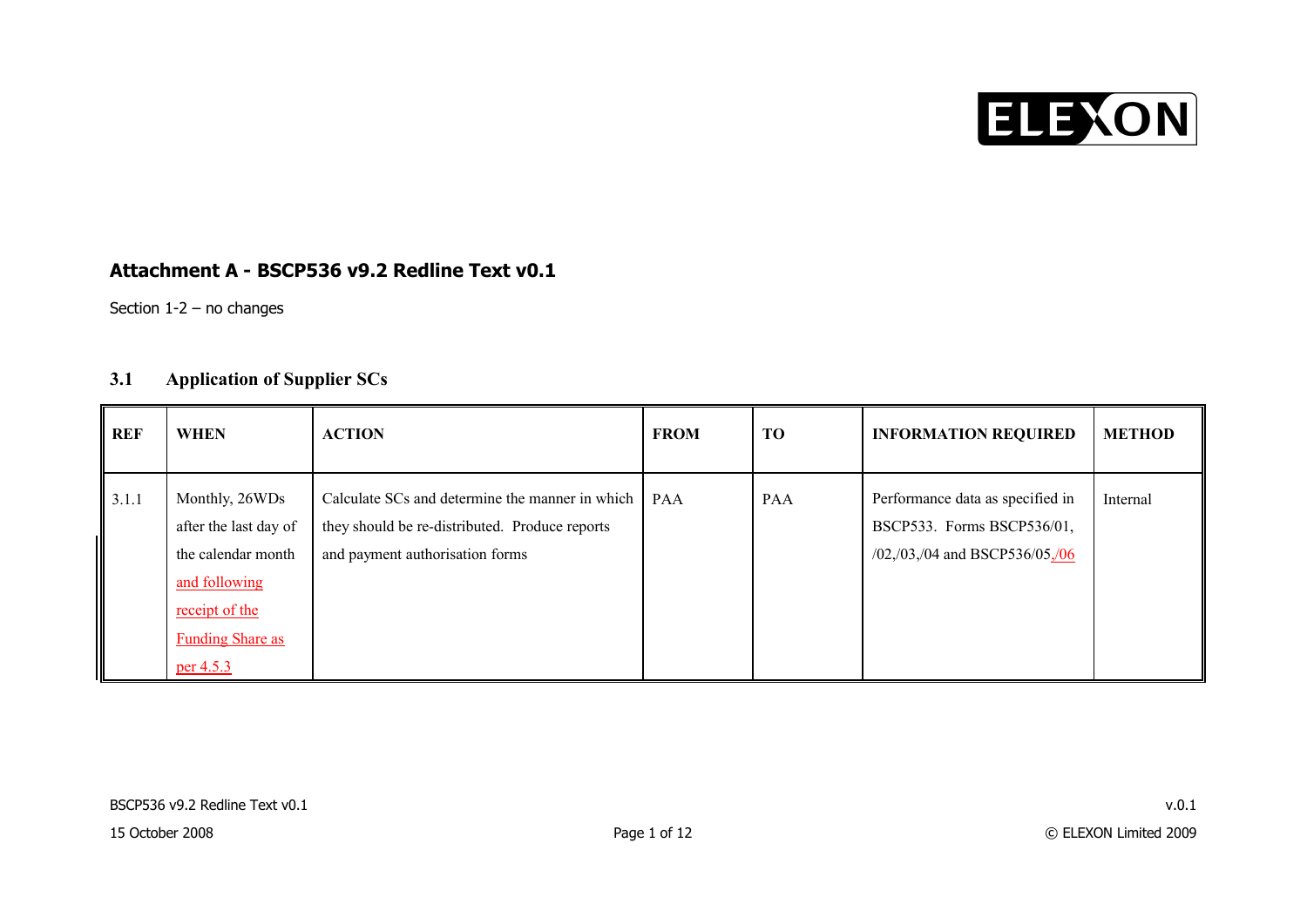| <b>REF</b> | <b>WHEN</b>                                         | <b>ACTION</b>                                                                               | <b>FROM</b> | <b>TO</b>                                        | <b>INFORMATION REQUIRED</b>                                                                                                                                                                                                       | <b>METHOD</b>        |
|------------|-----------------------------------------------------|---------------------------------------------------------------------------------------------|-------------|--------------------------------------------------|-----------------------------------------------------------------------------------------------------------------------------------------------------------------------------------------------------------------------------------|----------------------|
| 3.1.2      | With output data<br>report as per<br>BSCP533, 3.2.1 | Send notification of extenuating circumstances<br>(e.g. claiming Force Majeure against SCs) | Supplier    | <b>PAA</b>                                       | Details of extenuating<br>circumstances                                                                                                                                                                                           | E-mail/Paper         |
| 3.1.3      | PAB Paper Day                                       | Send report to PAB (incorporating information<br>from $3.1.2$ )                             | PAA         | PAB                                              | Performance data as specified in<br>BSCP533. Forms BSCP536/04<br>and BSCP536/05 and cover<br>paper.                                                                                                                               | Paper                |
| 3.1.4      | Next PAB meeting                                    | Authorise reports and payment.                                                              | PAB         | <b>PAA</b>                                       | Form BSCP536/05-06 and cover<br>paper.                                                                                                                                                                                            | Paper                |
| 3.1.5      | $2WD$ after $3.1.4$                                 | Distribute reports $\&$ payment authorisation                                               | PAA         | Suppliers/<br>Trading<br>Parties/ BSC<br>Finance | Forms BSCP536/01/ $\frac{0.2}{0.2}$ (to<br>Suppliers), Form BSCP 536/02<br>(to Suppliers where applicable),<br>Form BSCP536/03-04 (to Trading<br>Parties ), and Form BSCP536/05<br>06 to BSC Finance (electronic<br>copy & paper) | Electronic/<br>Paper |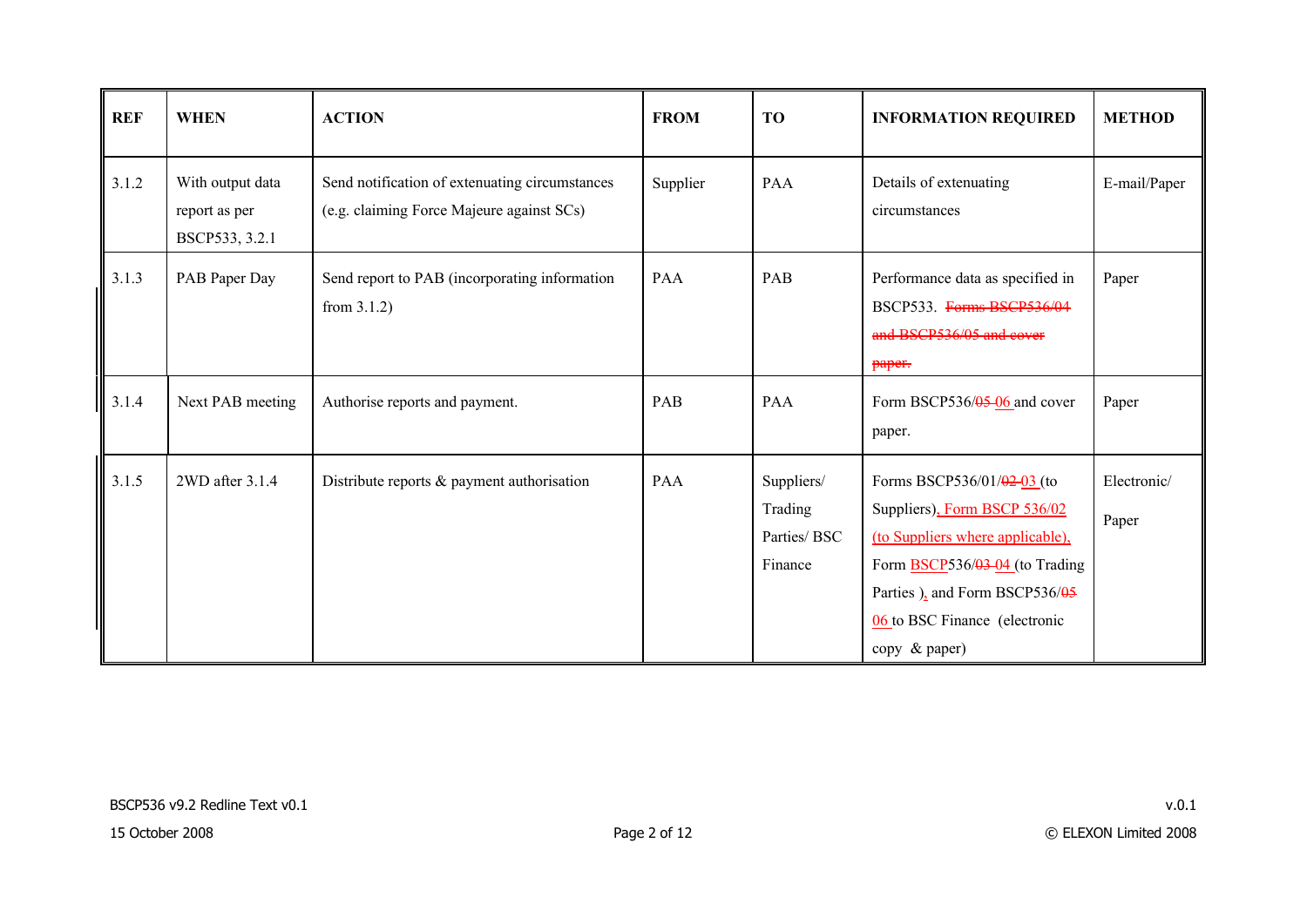| <b>REF</b> | <b>WHEN</b>                                | <b>ACTION</b>                                | <b>FROM</b>        | TO                               | <b>INFORMATION REQUIRED</b>         | <b>METHOD</b> |
|------------|--------------------------------------------|----------------------------------------------|--------------------|----------------------------------|-------------------------------------|---------------|
| 3.1.6      | Next BSCCo Bill<br>run                     | Issue BSCCo Bill, ref. 4.7 for payment rules | <b>BSC</b> Finance | Suppliers/<br>Trading<br>Parties | Net figure for amount<br>owed/owing | Paper         |
| 3.1.7      | In line with BSC Co.<br>Finance procedures | Make payment                                 | Supplier           | <b>BSC</b> Finance               | <b>BSCCo Bill</b>                   | Electronic    |
| 3.1.8      | In line with BSC Co<br>Finance procedures  | Receive funds.                               | <b>BSC</b> Finance | Suppliers/<br>Trading<br>Parties | Payment due information             | Electronic    |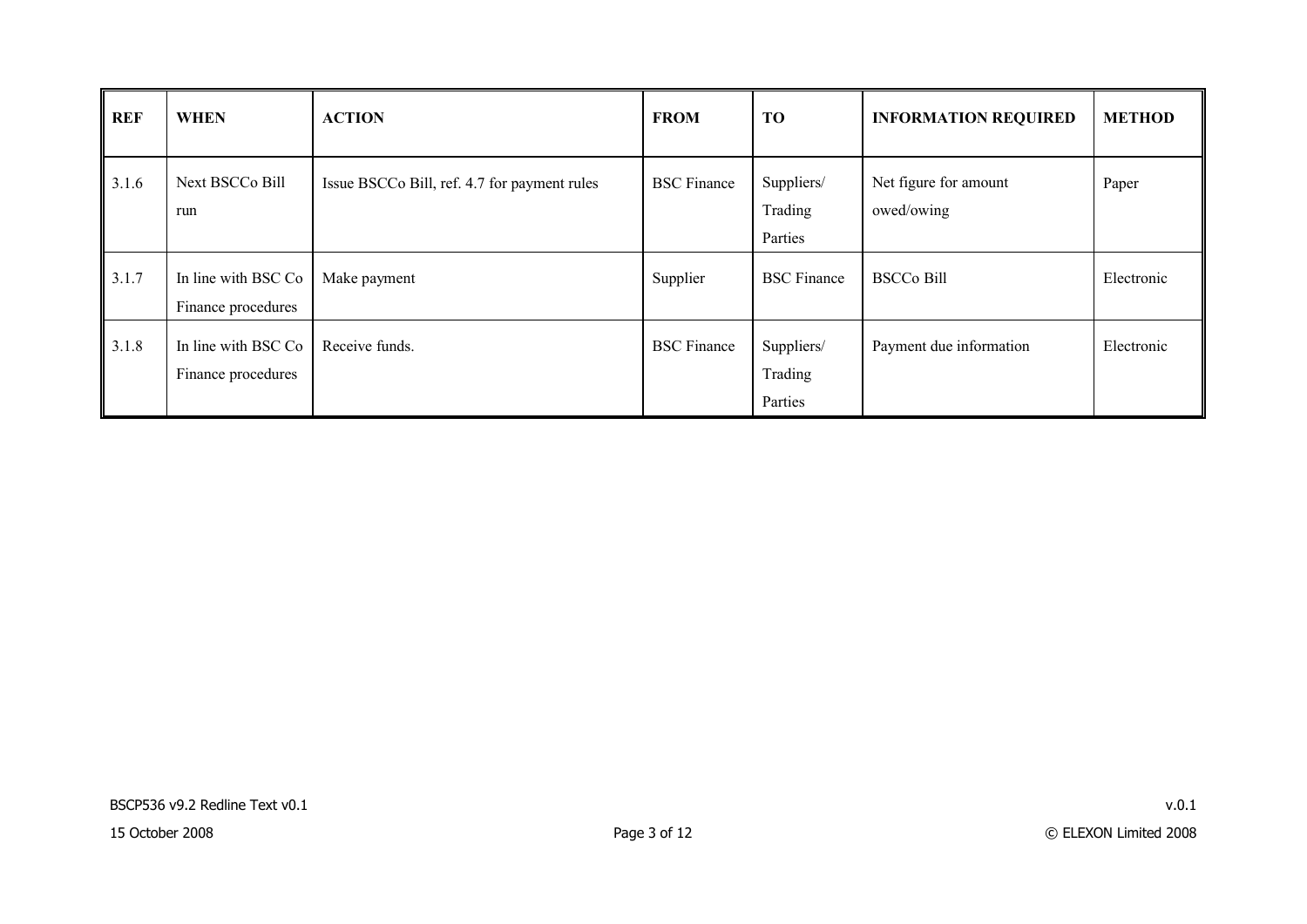## **3.2 Raising a Query on SC reports**

| <b>REF</b> | <b>WHEN</b>                                                                      | <b>ACTION</b>                                                                                                            | <b>FROM</b>                                     | <b>TO</b>                                                   | <b>INFORMATION REQUIRED</b>                                                                                                       | <b>METHOD</b> |
|------------|----------------------------------------------------------------------------------|--------------------------------------------------------------------------------------------------------------------------|-------------------------------------------------|-------------------------------------------------------------|-----------------------------------------------------------------------------------------------------------------------------------|---------------|
| 3.2.1      | Within 10WDs of<br>receipt of report                                             | Raise Queries on SC Reports                                                                                              | Suppliers/<br>Trading<br>Parties                | PAA                                                         | Query Form BSCP536/0607                                                                                                           | Electronic    |
| 3.2.2      | Within 1WD of<br>3.2.1                                                           | Log, check completeness of information and<br>acknowledge Query                                                          | PAA                                             | Supplier/<br>Trading<br>Parties                             | Query Form BSCP536/0607                                                                                                           | Electronic    |
| 3.2.3      | Within $\frac{1 \text{ W} + 1 \text{ W}}{1 \text{ H}}$<br>3.2.25 WDs of<br>3.2.2 | Assess Query and request additional information<br>where required.<br>If no additional information required, go to 3.2.5 | <b>PAA</b>                                      | Supplier/<br>Trading<br>Parties/<br>SVAA, as<br>appropriate | Query Form BSCP536/06<br><b>Information Request form</b><br>BSCP536/07Request for<br>Information Form F536/08 (if<br>required)    | Electronic    |
| 3.2.4      | Within 4 WDs of<br>3.2.3                                                         | Receive Information Request and respond.                                                                                 | Supplier/<br>Trading<br>Parties/<br><b>SVAA</b> | PAA                                                         | <b>Information Request form</b><br>BSCP536/07Request for<br><b>Information Form F536/08</b><br>(Supplier's response on this form) | Electronic    |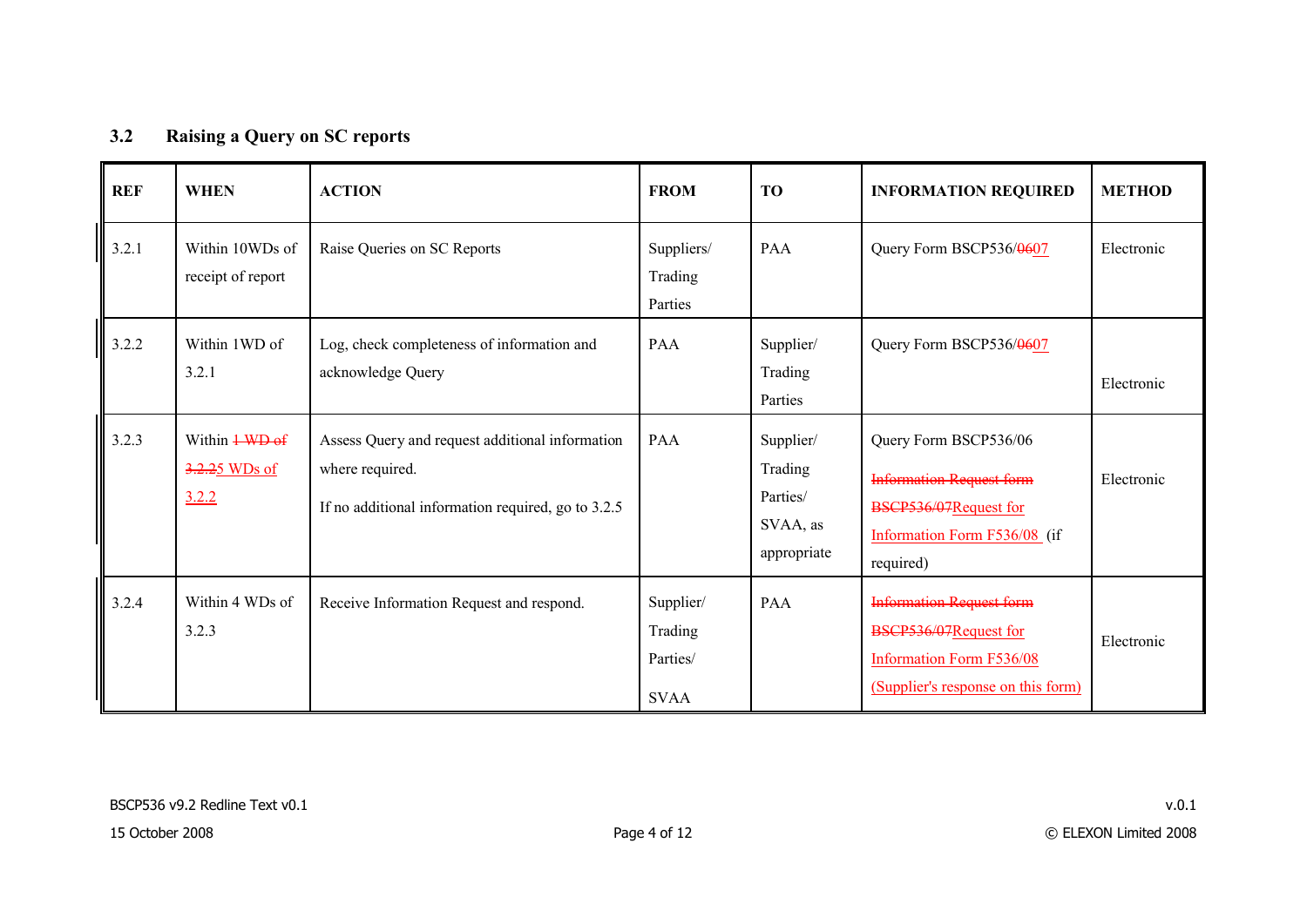| <b>REF</b> | <b>WHEN</b>              | <b>ACTION</b>                                                                                                                                                                                  | <b>FROM</b> | <b>TO</b>                       | <b>INFORMATION REQUIRED</b>                                                                                                                    | <b>METHOD</b>                                              |
|------------|--------------------------|------------------------------------------------------------------------------------------------------------------------------------------------------------------------------------------------|-------------|---------------------------------|------------------------------------------------------------------------------------------------------------------------------------------------|------------------------------------------------------------|
| 3.2.5      | Within 5 WDs of<br>3.2.4 | Receive additional information, if required,<br>analyse Query and notify Supplier of response.<br>If Query resolved, go to 3.2.6. If Query not<br>resolved, go to 3.2.7                        | PAA         | Supplier                        | Query Form BSCP536/0607<br><b>Request for Information Form</b><br>F536/08 Information Request<br>form BSCP536/07 and response<br>(if required) | Electronic                                                 |
| 3.2.6      | Within 5 WDs of<br>3.2.5 | For those Queries that have been resolved and<br>action is necessary, either (a) adjust SCs in next<br>month or (b) send revised report to PAB for<br>authorisation (refer to 3.1.1 or 3.1.3). | PAA         | (a) BSC<br>Finance<br>$(b)$ PAB | Decision on Query.<br>Query Decision Form<br>BSCP536/0910, if appropriate                                                                      | Paper                                                      |
| 3.2.7      | Within 5WDs of<br>3.2.5  | For those Queries that have not been resolved,<br>request escalation of Query.                                                                                                                 | Supplier    | PAA                             | Request for escalation and<br>supporting evidence                                                                                              | Paper                                                      |
| 3.2.8      | PAB Paper Day            | Escalate Query and notify Supplier of action<br>taken.                                                                                                                                         | <b>PAA</b>  | PAB                             | Query Escalation Form<br>BSCP536/0809, plus evidence<br>from Supplier and PAA                                                                  | Paper (to<br>PAB)<br>Telephone/E-<br>mail (to<br>Supplier) |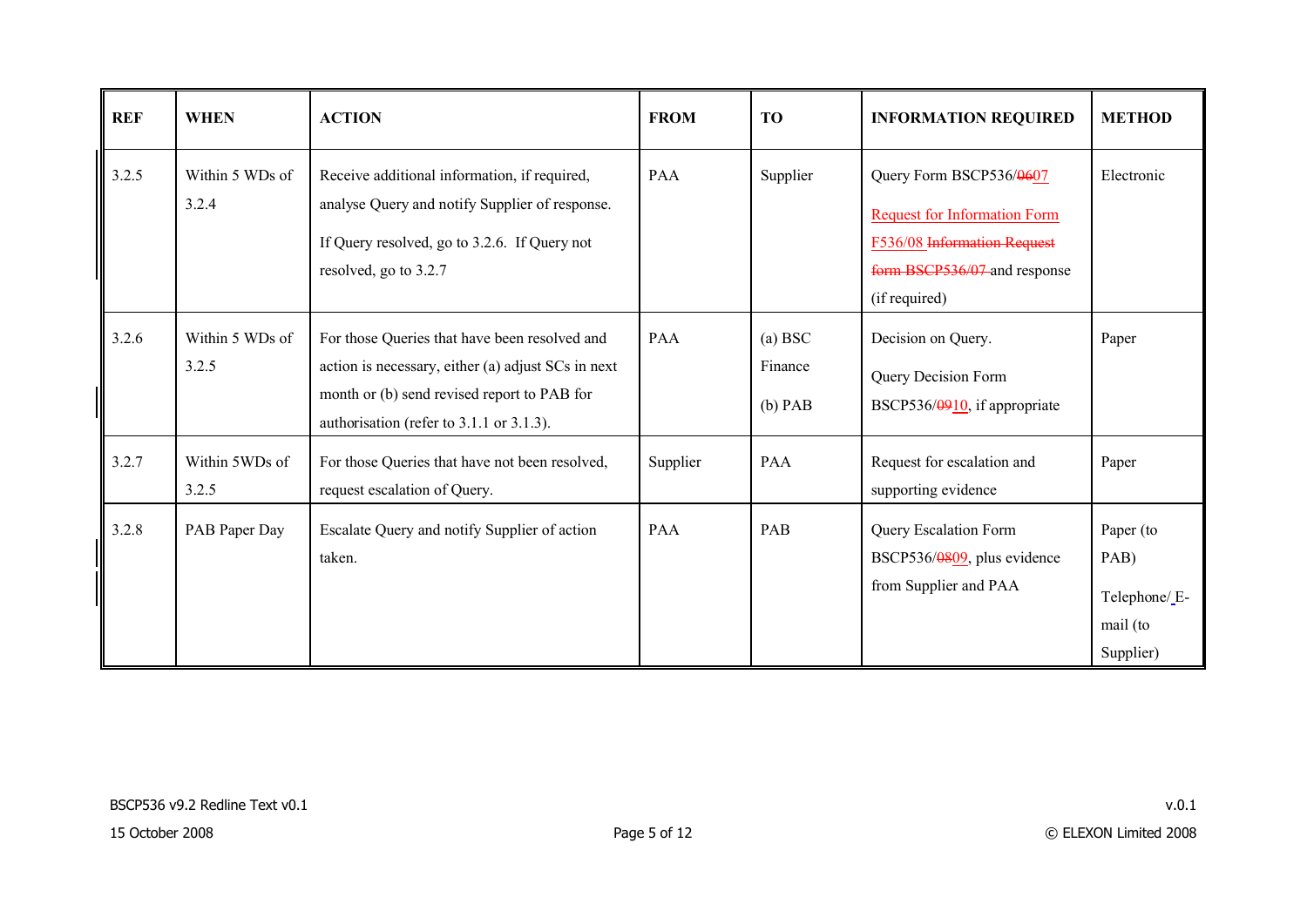| REF    | <b>WHEN</b>             | <b>ACTION</b>                                                | <b>FROM</b> | TO         | <b>INFORMATION REQUIRED</b>                                                  | <b>METHOD</b> |
|--------|-------------------------|--------------------------------------------------------------|-------------|------------|------------------------------------------------------------------------------|---------------|
| 3.2.9  | Next PAB<br>Meeting     | PAB makes decision on escalated Queries and<br>notifies PAA. | PAB         | <b>PAA</b> | Query Escalation Form<br>BSCP536/08-09 & Query<br>Decision Form BSCP536/0910 | Paper         |
| 3.2.10 | Within 1 WD of<br>3.2.9 | PAA notifies Supplier and proceeds to 3.2.6                  | <b>PAA</b>  | Supplier   | Query Decision Form<br>BSCP536/0910                                          | Paper         |

Section  $4.1 - 4.10 -$  no changes

Section 4.2-4.12 – no changes

4.11 not in use

#### **1.1***4.11* **Run off of Pre-P99 Supplier Charge rules**

4.11.1 Supplier Charges are related to obligations set out in the Code. Prior to P99 implementation the Code contains a number of Serials to which Supplier Charges were applied. Similarly, Supplier Charges under P99 will be incurred based on the relative Settlement Date or Calendar date for which Supplier Charges are applied. The table below details when charges for the pre-P99 Serials and post P99 Serials will commence and cease. All Serials either have a Settlement Date (S) or Calendar Date (C) obligation. Settlement Date obligation means that the Serial applies to performance for a particular Settlement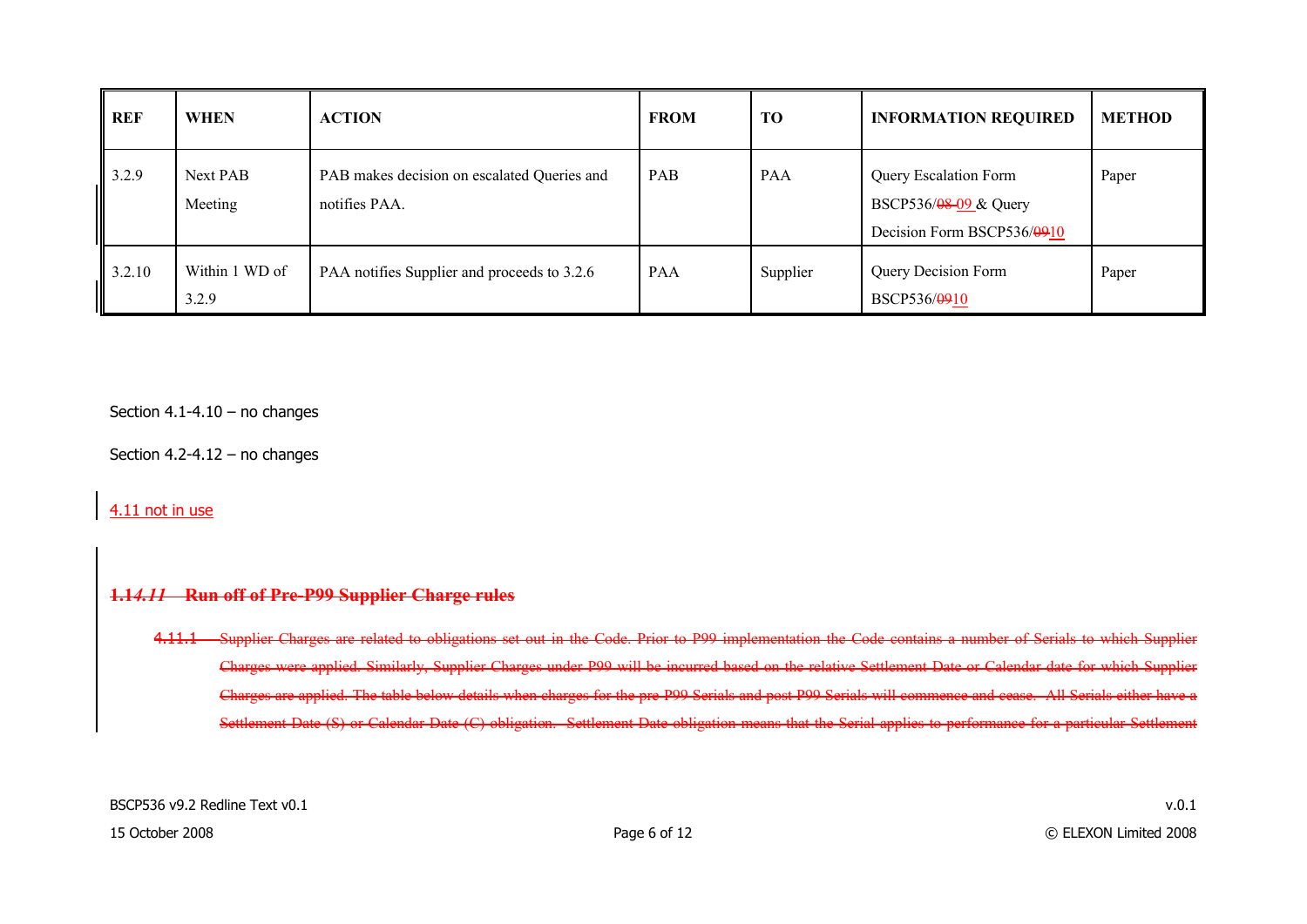Date, in the case of pre P99 Serials this will be for performance associated with Settlement Dates occurring on or before 30 April 2004. For post P99 Serials this will apply to Settlement Dates on or after 1 May 2004. A Calendar Day obligation means the Serial is measured for any calendar day for which the rules were effective in the Code.

| <b>Serial</b>            | Pre or post P99 | Obligation point (C or  | Date at which Serial   | Date on which                 |
|--------------------------|-----------------|-------------------------|------------------------|-------------------------------|
|                          | <b>Serial</b>   | $\left\{S\right\}$      | commences              | Serial ends                   |
| <b>Supplier Serial 1</b> | Pre             | $\bf{s}$                | H/a                    | R <sub>3</sub> and RF run for |
|                          |                 |                         |                        | 30 April 2004                 |
| <b>Supplier Serial 2</b> | Pre             | $\bf s$                 | H/a                    | SF run for 30 April           |
|                          |                 |                         |                        | 2004                          |
| <b>Supplier Serial 3</b> | Pre             | $\bf s$                 | H/a                    | SF run for 30 April           |
|                          |                 |                         |                        | 2004                          |
| <b>Supplier Serial 4</b> | Pre             | $\bf{s}$                | h/a                    | R1 run for 30 April           |
|                          |                 |                         |                        | 2004                          |
| <b>Supplier Serial 5</b> | Pre             | $\overline{\mathbf{s}}$ | H/a                    | R1 run for 30 April           |
|                          |                 |                         |                        | 2004                          |
| <b>Supplier Serial 6</b> | Pre             | $\bf{s}$                | $\frac{\mathbf{n}}{a}$ | SF run for 30 April           |
|                          |                 |                         |                        | 2004                          |
| <b>Supplier Serial 7</b> | Pre             | $\bf s$                 | H/a                    | RF run for 30 April           |
|                          |                 |                         |                        | 2004                          |
| <b>Supplier Serial 9</b> | Pre             | $\epsilon$              | n/a                    | 30 April 2004                 |
| Supplier Serial 10       | Pre             | $\overline{\mathsf{c}}$ | H/a                    | When all pre P99              |
|                          |                 |                         |                        | data submissions              |
|                          |                 |                         |                        |                               |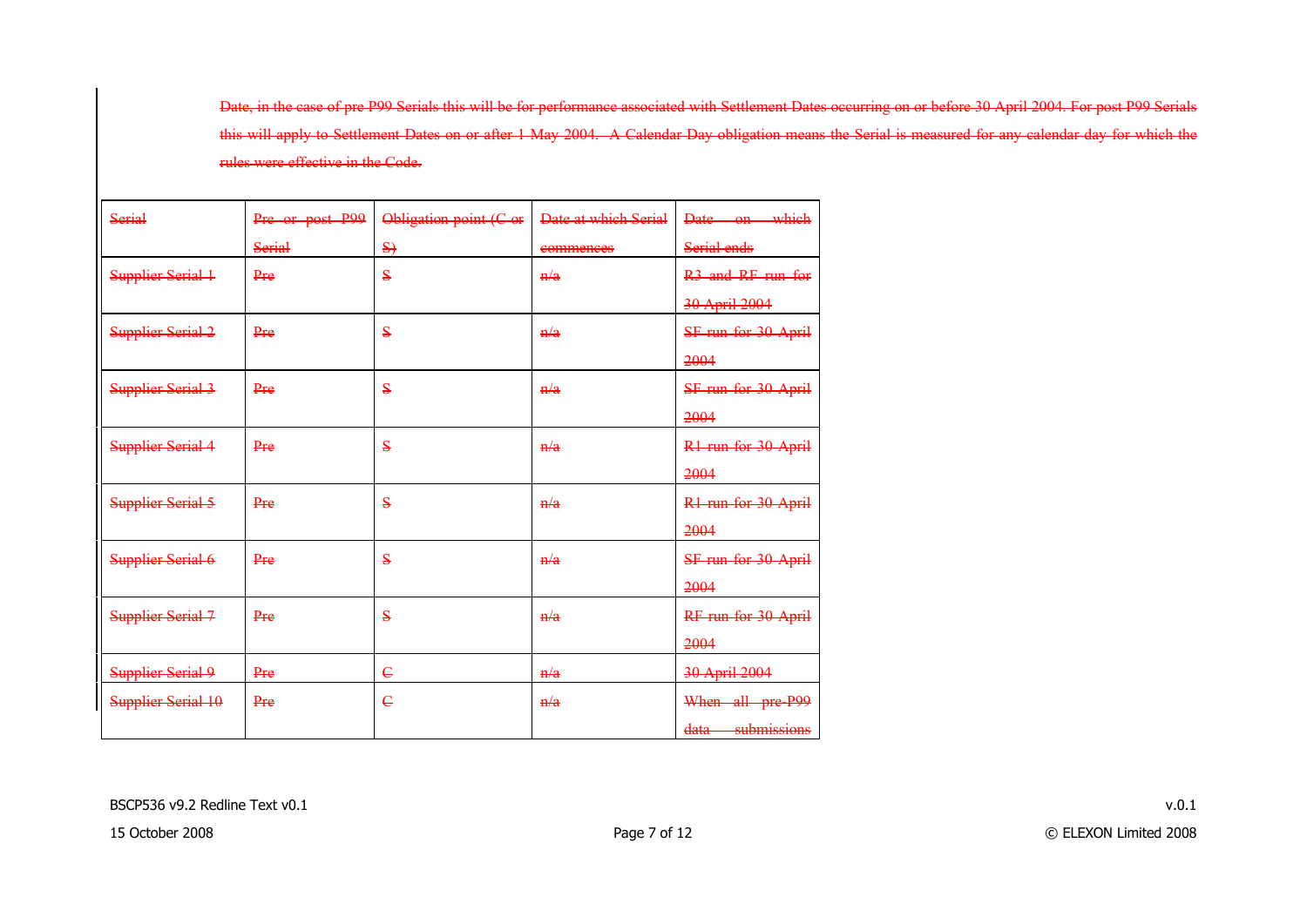|                           |      |            |                      | received            |
|---------------------------|------|------------|----------------------|---------------------|
| <b>Supplier Serial 11</b> | Pre  | $\epsilon$ | H/a                  | When all pre P99    |
|                           |      |            |                      | submissions<br>data |
|                           |      |            |                      | are received        |
| <b>SP01</b>               | Post | $\epsilon$ | 1 May 2004           | n/a                 |
| <b>SP02</b>               | Post | $\epsilon$ | 1 May 2004           | n/a                 |
| <b>SP03</b>               | Post | S          | For the appropriate  | H/a                 |
|                           |      |            | settlement run for 1 |                     |
|                           |      |            | May 2004             |                     |
| <b>SP04</b>               | Post | $\epsilon$ | 1 May 2004           | H/a                 |

4.11.2 Supplier Charges for Pre and Post P99 obligations will run for 'reporting periods' after 1 May 2004. Supplier Charges will be processed by the Pre P99 PARMS and post P99 PARMS systems and the sum of charges accrued by each Supplier per GSP Group will be totalled before application of the Supplier GSP Group Cap.

Section  $4.12.1 - 4.12.2$  no changes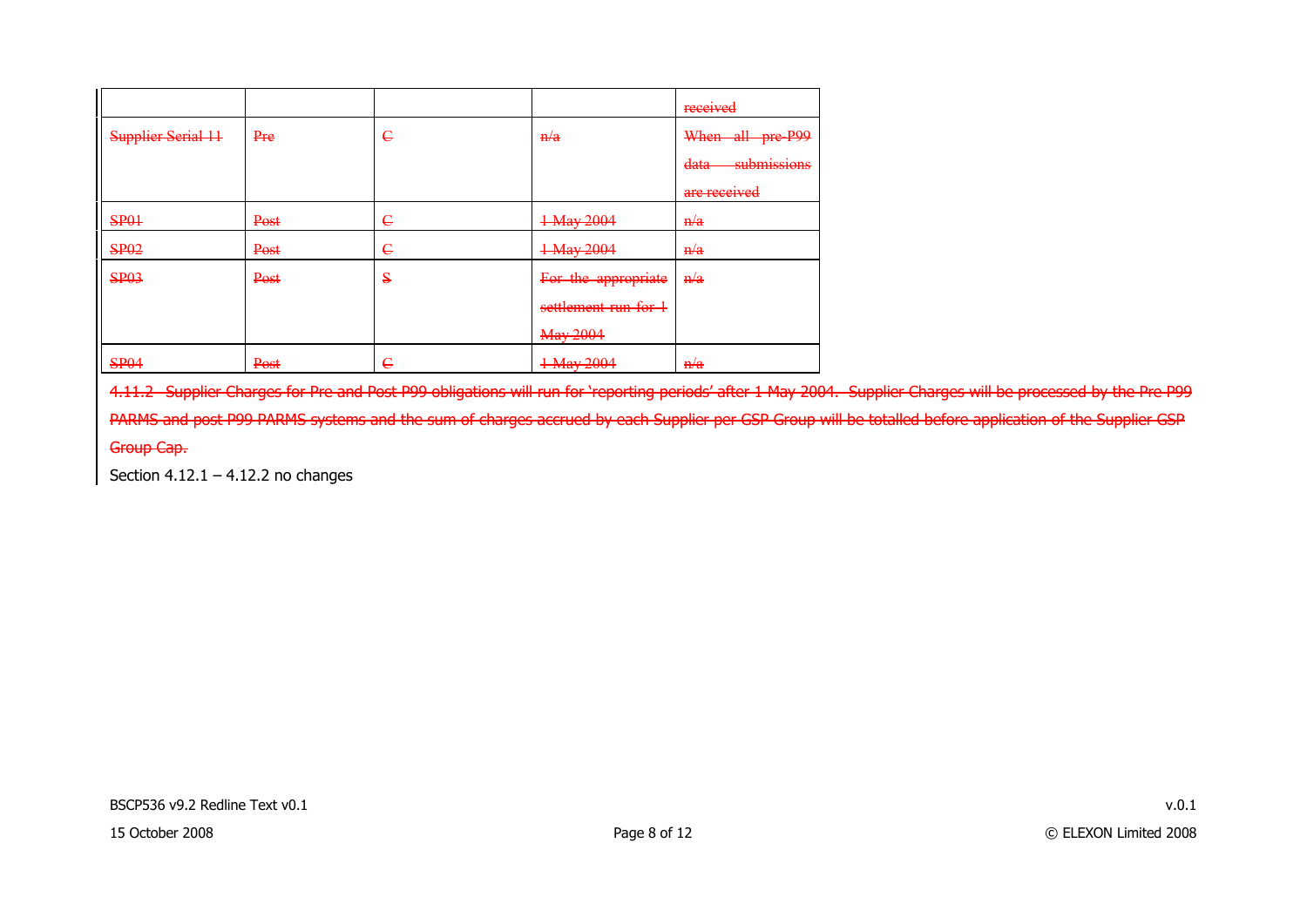# **4.12.3 Supplier Trading Report – one to be provided for each GSP Group within which the Supplier is trading. PARMS – Supplier Trading Report BSCP536/03**

### **Party Id [party id], Reporting Period [period] in [SC Period]**

| <b>GSP Group</b>                       | [GSP Group ID], [GSP Group Name] |
|----------------------------------------|----------------------------------|
| <b>Total GSP Group Take</b>            | MWh                              |
| <b>Total NHH Energy in GSP Group</b>   | MWh                              |
| <b>GSP Group Monthly Liability Cap</b> | £                                |
| <b>Total Supplier Cap take</b>         | £                                |

| <b>Supplier</b>                             | [Supplier ID], [Supplier Name] |
|---------------------------------------------|--------------------------------|
| <b>Supplier Cap Take</b>                    | MWh                            |
| <b>Supplier NHH Energy in GSP Group</b>     | MWh                            |
| <b>Supplier Group Monthly Liability Cap</b> | £                              |

#### **Performance Analysis**

| Serial                         | Performance | Under        | <b>Serial Charge</b> |                       |
|--------------------------------|-------------|--------------|----------------------|-----------------------|
| BSCP536 v9.2 Redline Text v0.1 |             |              |                      | v.0.1                 |
| 15 October 2008                |             | Page 9 of 12 |                      | © ELEXON Limited 2008 |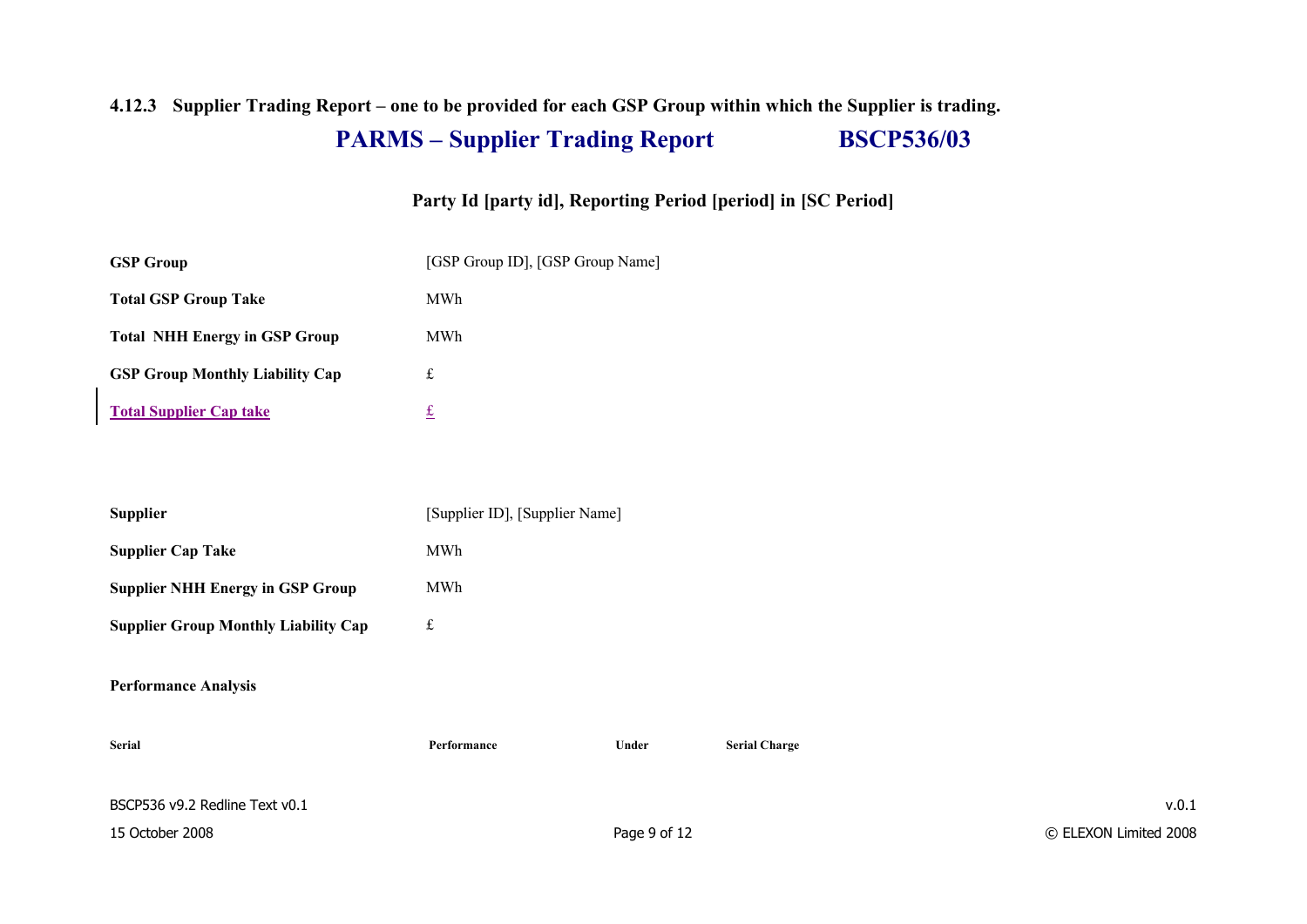

| <b>Serial</b>    | <b>Metering System</b> | Performance   |          | Under       | <b>Serial Charge</b> |
|------------------|------------------------|---------------|----------|-------------|----------------------|
| Id               |                        | <b>Target</b> | Achieved | Performance |                      |
| SP <sub>04</sub> |                        |               |          |             |                      |
| SP <sub>04</sub> |                        |               |          |             |                      |

| <b>Serial</b> |      | Settlement | Performance |               | Under       | <b>Serial Charge</b> |
|---------------|------|------------|-------------|---------------|-------------|----------------------|
| Id            | Date | Type       | Target      | Achieved      | Performance |                      |
| SP08a         |      |            | 97 %        | $\frac{0}{0}$ |             |                      |
| SP08b         |      |            | 99 %        | $\frac{0}{0}$ |             |                      |

| <b>Uncapped Supplier Charge</b>                             | £ |
|-------------------------------------------------------------|---|
| <b>Supplier Own Uncapped Monthly Receipts</b>               | £ |
| <b>Supplier Net Liability</b>                               | £ |
| <b>Late Submission Interest</b>                             | £ |
| <b>Adjustment Interest</b>                                  | £ |
| <b>Supplier Charge Adjusted for Cap Breach and Interest</b> | £ |